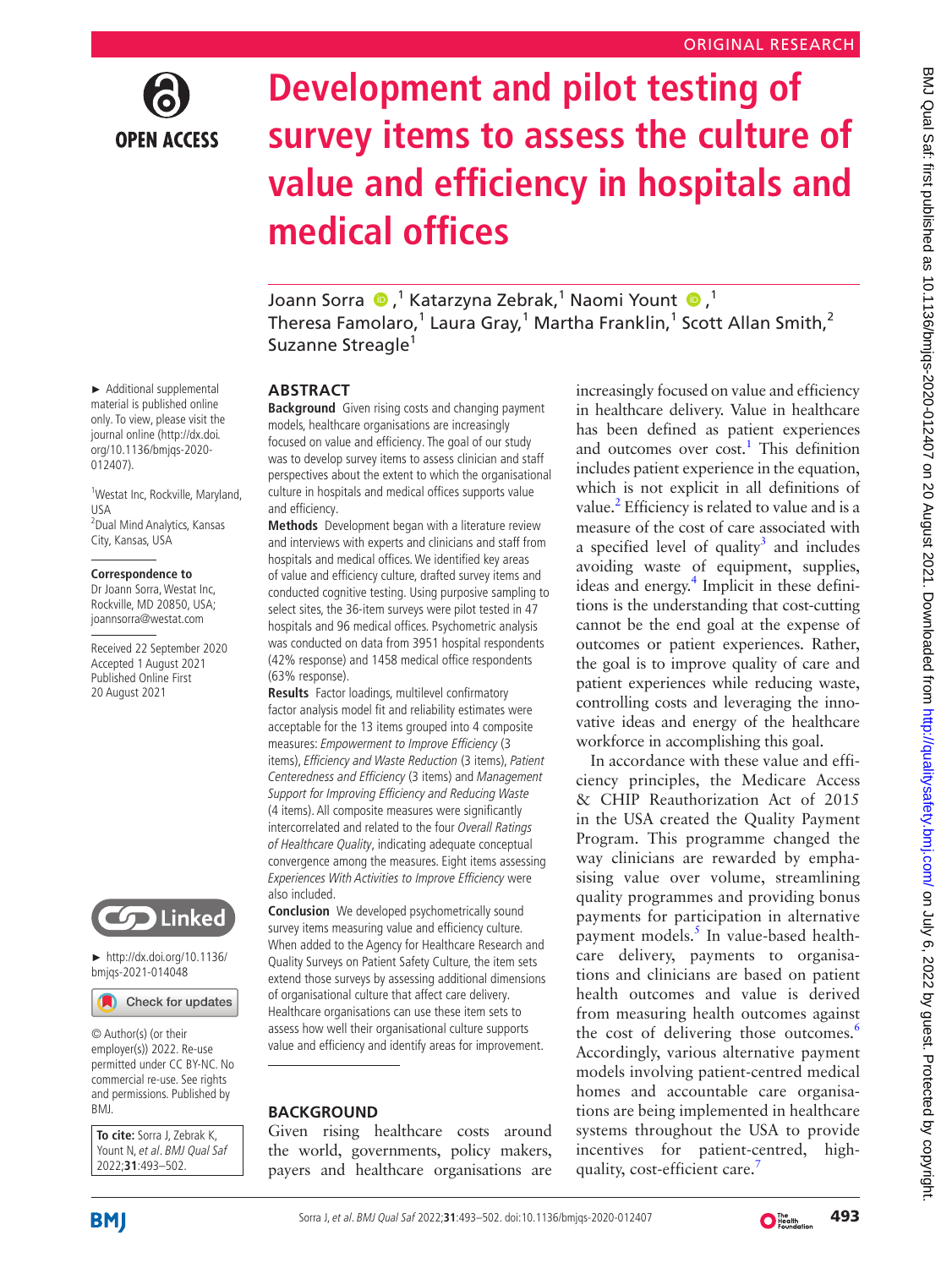# Original research

Waste can be defined as anything that does not add value or is unnecessary for patients, clinicians or staff—such as wasted time; wasted materials; extra steps in a process; rework and unnecessary tests, procedures, treatments or services. One of the Institute of Medicine's (IOM) six aims for healthcare was that it should be efficient and avoid waste, as both components are needed to achieve value.<sup>[4](#page-9-1)</sup> Healthcare delivery that is focused on value and efficiency benefits patients, the workforce and healthcare organisations as well as payers. Healthcare organisations have therefore been motivated to apply Lean, Six Sigma and high-reliability concepts to reduce waste and improve value and efficiency while maintaining high quality care at a reasonable cost. When there is successful buy-in across the entire organisation to continuously practice, monitor and improve waste reduction at every level, 'lean thinking' becomes deeply embedded in the organisation's culture.<sup>[8](#page-9-5)</sup> Focusing on value and efficiency requires a culture in which the principles of, and beliefs about, value and efficiency are supported, rewarded, expected, and accepted.

Organisational culture refers to the beliefs, values and norms shared by clinicians and staff within healthcare organisations, that influence their actions and behaviours.<sup>9</sup> Because organisational culture is a critical component of the quality and safety of health-care service delivery,<sup>[10](#page-9-7)</sup> healthcare organisations need to regularly examine culture.<sup>11</sup> Although numerous metrics of efficiency in healthcare exist,  $12-14$  there are few publicly available measures that assess the ways in which an organisation's culture supports value and efficiency. We identified one survey that assesses clinicians' perspectives on high-value care delivery, but pilot testing was limited to only residents and hospitalists at two hospitals; no testing was conducted in medical offices[.15](#page-9-10)

Given limited measures of the culture of value and efficiency, our study goal was to develop psychometrically sound survey items that assess the extent to which the organisational culture in these settings places a priority on and promotes efficiency, waste reduction, patient-centredness and high-quality care at a reasonable cost. The Value and Efficiency Item Sets were designed as supplemental items that can be added to the end of the existing Agency for Healthcare Research and Quality (AHRQ) Surveys on Patient Safety Culture<sup>TM</sup> (SOPS<sup>®</sup>) Hospital and Medical Office Surveys.<sup>[16 17](#page-9-11)</sup> As supplemental items, the value and efficiency measures can extend the existing SOPS Hospital and Medical Office Surveys by assessing additional dimensions of organisational culture that are related to the safety and quality of care delivery.

## **METHODS**

All study procedures were approved by Westat's Institutional Review Board (FWA 00005551). The study

protocol was carried out in accordance with relevant guidelines and regulations.

## **Survey item development**

We followed a systematic and iterative survey development process that involved reviewing existing literature related to healthcare value, efficiency, waste reduction, patient-centredness, leadership and organisational climate and culture. We also reviewed existing surveys in these areas. We conducted a thorough review, stopping once we reached concept saturation. We then identified common concepts and themes across these articles. In addition, we conducted semistructured background interviews with nine value and efficiency researchers and experts to identify key areas of focus. We also interviewed 13 clinicians and staff in hospitals and medical offices to ask how value and efficiency principles affect their work and the way patient care is delivered.

After synthesising data from these various sources, we identified key areas of value and efficiency culture. Our conceptual framework drew from concepts in the 2013 IOM report *Best Care at Lower Cost*[2](#page-8-1) and from literature defining terms like value,<sup>[1](#page-8-0)</sup> efficiency<sup>34</sup> and waste reduction.<sup>18</sup> In refining our concepts, we omitted key areas that overlapped with content on the existing SOPS surveys (eg, teamwork, organisational learning, communication openness, coordination/information exchange) to avoid redundancy with the SOPS measures. Across our various sources, we found that the same key areas were very consistent in their applicability to both hospitals and medical offices. While we were initially open to the possibility that the item sets could be different, the resulting parallel nature of the Value and Efficiency Items for hospitals and medical offices emerged from our research process. We therefore drafted survey items to assess each of these key areas, making the survey items parallel for each setting, but varying item text as needed. To assess item comprehension and relevance, and ease of responding, we conducted two rounds of individual cognitive interviews with 16 hospital and 18 medical office clinicians and staff, including physicians, nurses, managers, technicians, nurse practitioners, medical assistants and clerks. Based on the cognitive interview results, we further refined and improved item wording.

In background interviews and cognitive interviews with clinicians and staff, we discovered that value was a somewhat abstract concept that some were not familiar with. However, we ultimately decided that it was important to retain the concept of value in the survey measures. Without the concept of value, the survey items would focus solely on waste reduction and efficiency, which could be interpreted as emphasising cost-cutting at the expense of quality of care or patient experience. We therefore included definitions of the terms waste, efficiency and value in the beginning of the surveys to help orient respondents and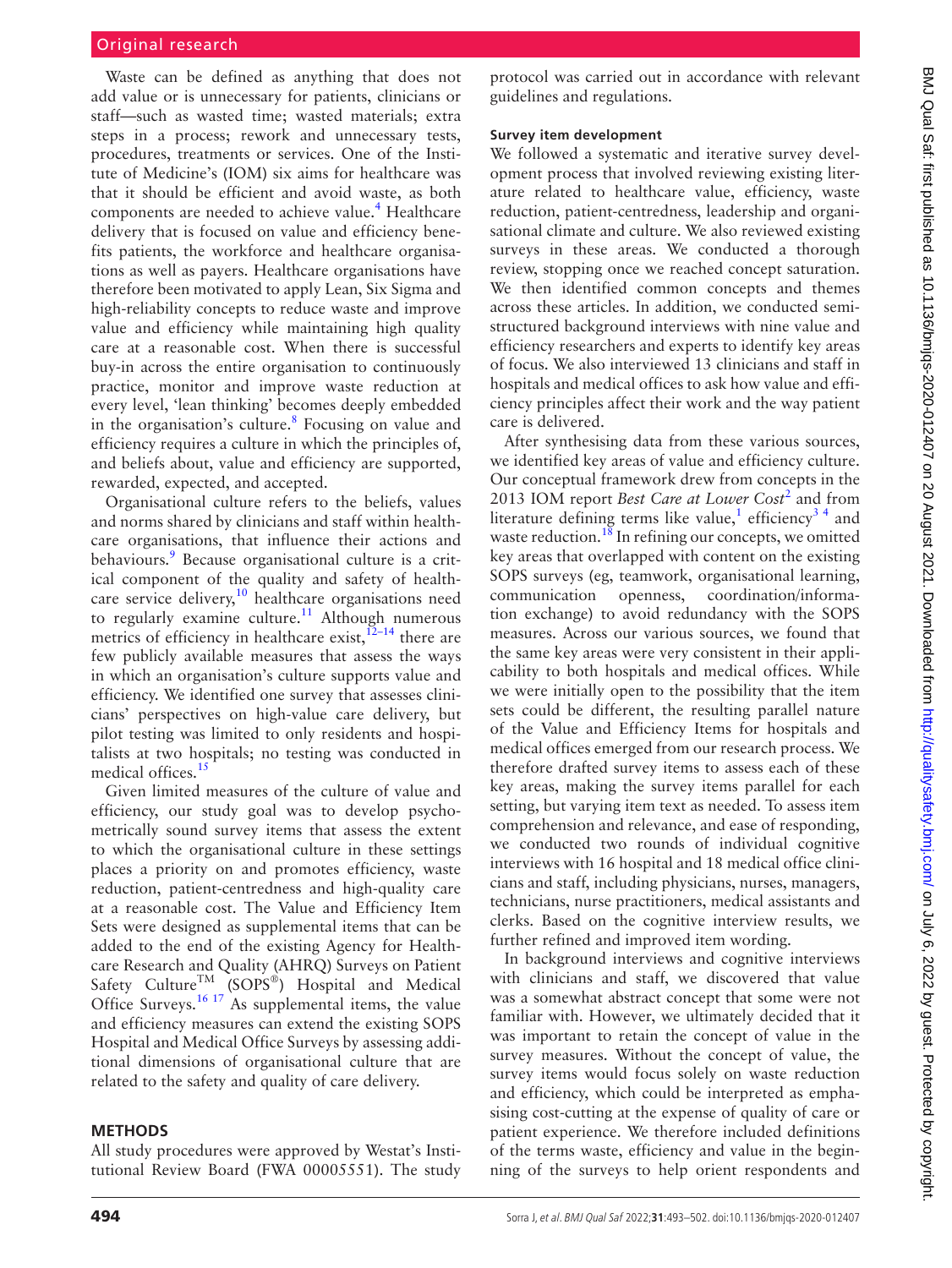establish the focus of the survey questions (the definitions are shown in [online supplemental files C and D\)](https://dx.doi.org/10.1136/bmjqs-2020-012407).

Additional input on survey item development was provided by a 17-member Technical Expert Panel (TEP) that provided feedback at key points in the development process. The TEP helped identify areas of focus, provided suggestions for item wording and helped decide which items to retain or drop. The TEP included representatives from large healthcare systems in the USA, healthcare professional associations and research organisations in the USA, Sweden and the UK (see [online supplemental file A](https://dx.doi.org/10.1136/bmjqs-2020-012407) for a list of TEP members).

## **Measures**

The pilot test item sets for hospitals and medical offices each included a total of 36 survey items. Twenty-two of the 36 items measured four key areas of organisational culture pertaining to value and efficiency. These key areas served as our four a priori composite measures, which were groups of two or more survey items that assess the same area of culture related to value and efficiency. The four a priori composite measures were: *Empowerment to Improve Efficiency* (five items), *Efficiency and Waste Reduction* (six items), *Patient Centeredness and Efficiency* (five items) and *Management* (phrased as '*Owner/ Managing Partner/Leadership*' in medical offices) *Support for Improving Efficiency and Reducing Waste* (six items). Response options used either 5-point agreement scales (*Strongly disagree* to *Strongly agree*) or frequency scales (*Never* to *Always*), including a *Does not apply or Don't know (DNA/DK*) response option. These response options are also used on the SOPS surveys.

In addition, 10 of the 36 items asked about respondents' *Experience with Activities to Improve Efficiency*—whether respondents had mapped a workflow process, served on a team or committee to make a work process more efficient or conducted other similar activities (*Yes/No*). These experience items were included to assess the extent to which clinicians and staff within healthcare organisations applied value and efficiency concepts into their everyday work activities. Respondents were also asked four *Overall Ratings of Healthcare Quality* to assess whether their site was (1) *Patient centered*, (2) *Effective*, (3) *Timely* and (4) *Efficient* (5-point rating scale—*Poor* to *Excellent*). As noted previously, brief definitions of waste, efficiency and value in healthcare were provided at the beginning of the surveys.

## **Pilot test**

The 36-item Value and Efficiency Item Sets were pilot tested in 2014 in 47 hospitals and 96 medical offices in the USA. Because the Value and Efficiency Item Sets were long, and to maximise response rates, we administered them as stand-alone instruments in

the pilot test rather than adding them to the end of the existing SOPS surveys. In addition, we conducted a large-scale pilot test to ensure that we had adequate respondent and site-level data for psychometric analysis. To facilitate the generalisability of our findings, we used purposive sampling to select sites to vary by geographic region, size, hospital teaching status and medical office specialty. Given the small number of staff within most medical offices, we needed more medical offices than hospitals to obtain enough data at the individual respondent level for analysis purposes. In pilot hospitals that were large, up to 200 clinicians and staff were selected using stratified random sampling based on hospital unit and staff position. In smaller hospitals with fewer than 200 clinicians and staff, and in all medical offices, a census was contacted to complete the survey items.

The hospital item set was administered with an email invitation to a web survey. The medical office item set was administered by either paper or web, but only one mode at any site. Sites received full remuneration (\$1000 for hospitals/\$400 for medical offices) if they obtained at least a 60% response rate, but less for lower response.

# **Analyses**

Psychometric analyses on the hospital and medical office data included item analysis, site-level percent positive scores and correlations for all survey items. In addition, the following analyses were conducted on the items comprising the four a priori composite measures: internal consistency reliability, intraclass correlations (ICC(1)) and design effects and multilevel confirmatory factor analysis (MCFA). Each of the analyses is described in more detailed below. MCFA was conducted using Mplus V.8.5. All other analyses were conducted in SAS V.9.4.

## Item analysis

We initially examined item frequencies to review response variability and identify items with high percentages of missing data or *DNA/DK* responses. Items with little response variability do not differentiate higher-scoring from lower-scoring sites and therefore would not be particularly useful. Any items with more than 90% of respondents responding positively (*Strongly agree/Agree* or *Always/Most of the time*) were flagged as having low variability and considered for dropping. Items with more than 30% missing or *DNA/DK* were also considered for dropping, as such items may not be relevant to a large proportion of respondents. However, we did not rely solely on items flagged during item analysis to determine which items to drop. We also examined results from other psychometric analyses (described next) and TEP feedback weighing the importance and relevance of item content.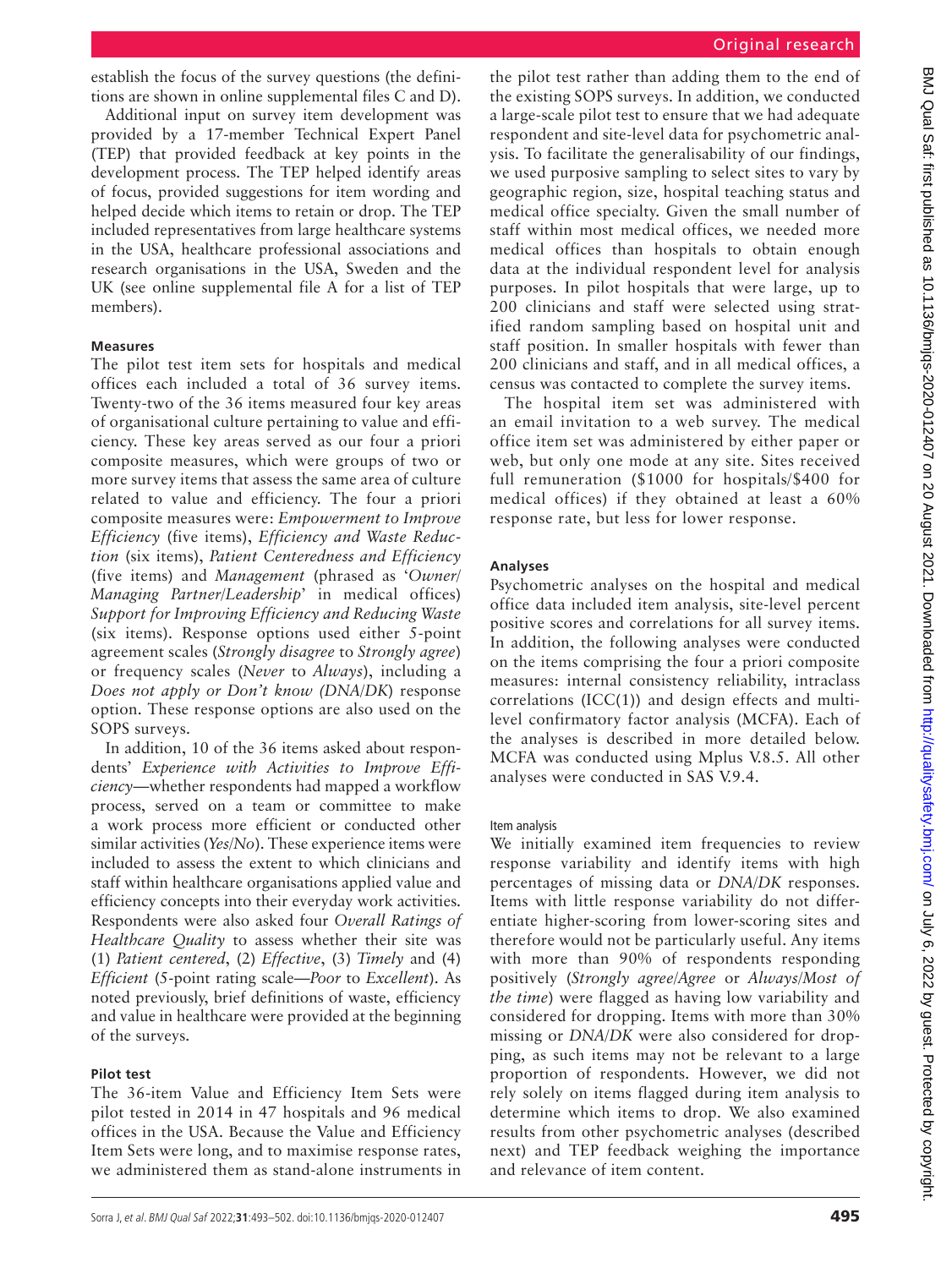## Internal consistency reliability

Internal consistency reliability was assessed using Cronbach's alpha to determine the extent to which respondents answered items within each of our four a priori composite measures in a similar way. The minimum criterion for acceptable Cronbach's alpha reliability is  $0.70^{19}$  $0.70^{19}$  $0.70^{19}$ 

#### Intraclass correlations (ICC(1)) and design effects

Respondents were nested in hospitals or medical offices which can violate the basic statistical assumption of independence of responses. When the degree of non-independence is large, results from an individual-level confirmatory factor analysis (CFA) may be biased or incorrect. To determine if we needed to account for the clustered nature of the data by conducting a MCFA, we computed ICC(1) for each survey item in both the hospital and medical office data. ICCs help to determine if substantial variation exists between sites compared with variation within sites. ICCs greater than 0.05 (or 5%) typically indicate that group membership has an impact on responses of the individuals.<sup>[20](#page-9-14)</sup> Because ICCs can be affected by both the number of groups and group size, we also examined design effects which take into account within-site sample size. A design effect of 2 or greater suggests that group membership does have an impact on responses of the individuals.<sup>[21](#page-9-15)</sup> ICC(1) s greater than 0.05 and/or design effects equal to or greater than 2 indicate that MCFA is necessary to account for the grouping effects on individual responses.<sup>[22](#page-9-16)</sup>

## Multilevel confirmatory factor analysis (MCFA)

The purpose of confirmatory factor analysis is to determine how well a proposed factor structure fits the data. Because we developed survey items to measure specific areas of value and efficiency culture, our goal was to test the fit of the data to our four a priori composite measures. MCFA was conducted on the four a priori composite measures and their associated items, taking into account the nesting of individuals in hospitals and medical offices. All four a priori composite measures were tested in one model for the hospital survey and another model for the medical office survey. Acceptable factor loadings are above 0.40, indicating that the item's relationship to the hypothesised composite measure is acceptable.<sup>23</sup> The same criterion was used to evaluate both within and between site (eg, hospital or medical office) factor loadings. We also examined several fit indices for acceptability of model fit:  $\chi^2$  divided by df ( $\chi^2$ /df)  $(<5)$ ;<sup>[24](#page-9-18)</sup> the comparative fit index (CFI) ( $\geq 0.95$ );<sup>[25](#page-9-19)</sup> the standardised root mean square residual (SRMR)  $(<0.08)^{26}$  and the root mean square error of approximation (RMSEA) (<0.06).<sup>25</sup> Whereas  $\chi^2$ / df, CFI and RMSEA were examined for the entire

model regardless of the levels, SRMR was examined for the within-site and between-site levels (ie, within-site SRMR and between-site SRMR).

Per cent positive scores and correlations among composite measures

We calculated site-level per cent positive scores for each composite measure, *Overall Ratings on Healthcare Quality*, *Experience with Activities* item and the average score for *Experience with Activities*. Site-level per cent positive scores are the percentages of those within a site who answered positively for each item (%) *Strongly agree/Agree*, *Always/Most of the time*, *Yes* or *Excellent/Very good*). These site-level per cent positive scores on the items within each of the four composite measures were equally weighted and averaged to compute site-level composite measure scores. The sitelevel average score for *Experience with Activities* was calculated using the same method. Item and composite measure per cent positive scores could range from 0 to 100. We also examined Spearman's rank order correlations among the composite measures, rating items and the average score for *Experience with Activities* at the hospital and medical office levels. These measures should have moderate or moderately high intercorrelations if they are assessing related concepts.

## **RESULTS**

Across the 47 hospitals, 3951 responded out of 9375, for a 42% overall response rate (average of 84 respondents per hospital; range: 25 to 132 respondents). Across the 96 medical offices, 1458 responded out of 2321, for a 63% overall response rate (average of 15 respondents per site; range: 5–80 respondents). The characteristics of pilot study sites are shown in [table](#page-4-0) 1 and the characteristics of respondents in [table](#page-4-1) 2.

## **Item analysis**

[Online supplemental table 1](https://dx.doi.org/10.1136/bmjqs-2020-012407) shows the average per cent positive and percentage of missing or *DNA*/*DK* responses for each item. One item had low variability (95% positive in hospitals; 92% in medical offices): 'We are responsive to patient or family member concerns about the patient's care' (*Patient Centeredness and Efficiency*). One item had high missing/*DNA/DK* (52% in hospitals; 43% in medical offices): 'We invite patients to serve on advisory panels or committees to help us improve the patient care experience' (*Patient Centeredness and Efficiency*). One other item had high missing/*DNA/DK* in hospitals (30% in hospitals; 23% in medical offices): 'We focus on eliminating unnecessary tests and procedures for patients'. The high levels of missingness for these items suggested that larger proportions of respondents were unable to respond about these issues.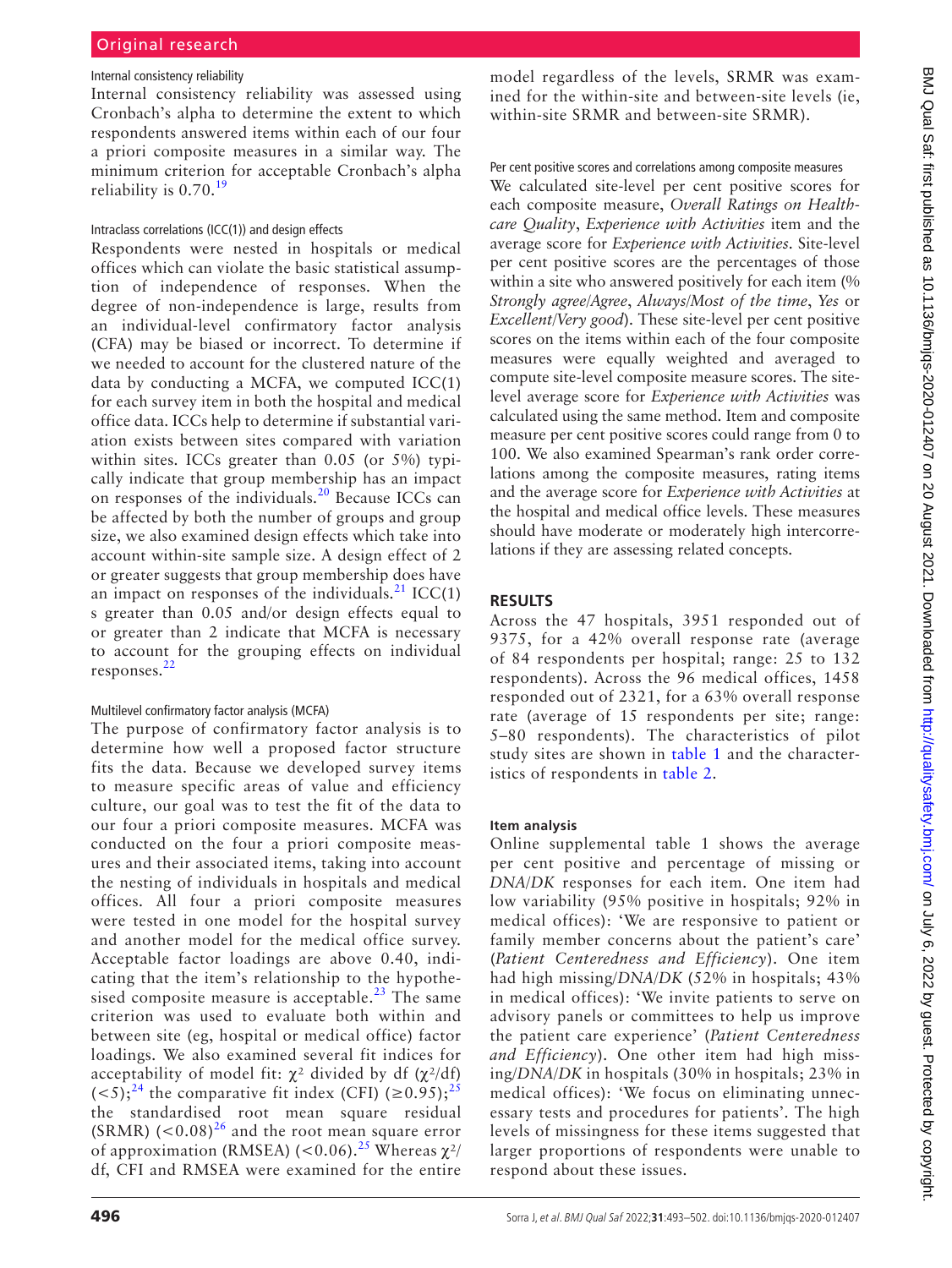<span id="page-4-0"></span>

| Table 1<br>Characteristics of pilot hospitals and medical offices |                              |          |  |  |  |  |  |
|-------------------------------------------------------------------|------------------------------|----------|--|--|--|--|--|
|                                                                   | <b>Pilot hospitals</b>       |          |  |  |  |  |  |
| <b>Hospital bed size category</b>                                 | <b>Number</b>                | Per cent |  |  |  |  |  |
| Small (up to 99)                                                  | 17                           | 36       |  |  |  |  |  |
| Medium (100-299)                                                  | 18                           | 38       |  |  |  |  |  |
| Large (300 or more)                                               | 12                           | 26       |  |  |  |  |  |
| Total pilot hospitals                                             | 47                           | 100      |  |  |  |  |  |
| <b>Hospital teaching status</b>                                   |                              |          |  |  |  |  |  |
| Teaching                                                          | 11                           | 23       |  |  |  |  |  |
| Non-teaching                                                      | 36                           | 77       |  |  |  |  |  |
| Total pilot hospitals                                             | 47                           | 100      |  |  |  |  |  |
|                                                                   |                              |          |  |  |  |  |  |
|                                                                   | <b>Pilot medical offices</b> |          |  |  |  |  |  |
| <b>Medical office type</b>                                        | <b>Number</b>                | Per cent |  |  |  |  |  |
| Primary care                                                      | 31                           | 32       |  |  |  |  |  |
| Single specialty (non-primary care)                               | 42                           | 44       |  |  |  |  |  |
| Multispecialty                                                    | 23                           | 24       |  |  |  |  |  |
| Total pilot medical offices                                       | 96                           | 100      |  |  |  |  |  |
| <b>Medical office size</b>                                        |                              |          |  |  |  |  |  |
| Small (3-5 clinical staff)                                        | 12                           | 13       |  |  |  |  |  |
| Medium (6-10 clinical staff)                                      | 25                           | 26       |  |  |  |  |  |
| Large $(11 +$ clinical staff)                                     | 59                           | 61       |  |  |  |  |  |

# **Initial internal consistency reliability analysis**

For the four a priori composite measures, Cronbach's alpha was greater than 0.70. In addition,

dropping items within the composite measures would not result in an increase in reliability of the composite measures.

# **Technical Expert Panel (TEP) review and input**

We presented the initial analysis results to the TEP to obtain their input on whether to retain or drop items. To shorten the survey, we also asked them to identify other items to drop based on content and relevance. After TEP feedback, of the original 36 pilot items, we dropped the same 11 survey items for both the Medical Office and Hospital Item Sets, leaving 25 items. Some items were dropped because they fell outside of the criteria (eg, high per cent positive, high missing/*DNA/DK*), but in other cases, the TEP advised that items be dropped or retained based on conceptual importance. In the Medical Office Item Set, however, we dropped the four *Overall Ratings of Healthcare Quality* because they are already included in the SOPS Medical Office Survey. Therefore, there were 25 items in the final Hospital Value and Efficiency Item Set and 21 items in the final Medical Office Value and Efficiency Item Set (see [online supplemental](https://dx.doi.org/10.1136/bmjqs-2020-012407) [material B](https://dx.doi.org/10.1136/bmjqs-2020-012407) for specific items dropped and reasons for dropping). We then ran the remaining psychometric analyses on the retained items.

<span id="page-4-1"></span>

| Characteristics of respondents in pilot hospitals and medical offices<br>Table 2 |                                         |                |  |
|----------------------------------------------------------------------------------|-----------------------------------------|----------------|--|
|                                                                                  | <b>Pilot hospital respondents</b>       |                |  |
| <b>Hospital staff position</b>                                                   | <b>Number</b>                           | Per cent       |  |
| Nursing staff (RN, LVN, LPN, nurse practitioner)                                 | 1272                                    | 34             |  |
| Other clinical staff (pharmacist, technician, therapist)                         | 959                                     | 26             |  |
| Other support staff (receptionist, clerical staff, housekeeping staff)           | 797                                     | 21             |  |
| Department managers, senior leaders                                              | 348                                     | 9              |  |
| Physicians, physician assistants, residents                                      | 197                                     | 5              |  |
| Other                                                                            | 144                                     | $\overline{4}$ |  |
| Total                                                                            | 3717                                    | 100            |  |
| Missing                                                                          | 234                                     |                |  |
| All hospital respondents                                                         | 3951                                    |                |  |
|                                                                                  | <b>Pilot medical office respondents</b> |                |  |
|                                                                                  |                                         |                |  |
| <b>Medical office staff position</b>                                             | <b>Number</b>                           | Per cent       |  |
| Administrative, health IT or clerical staff                                      | 448                                     | 32             |  |
| Other clinical staff (medical assistant, nursing aid, technician)                | 429                                     | 31             |  |
| Physicians (MD or DO)                                                            | 149                                     | 11             |  |
| Management (practice manager, office manager, nurse manager)                     | 152                                     | 11             |  |
| Nurses (RN, LVN, LPN)                                                            | 137                                     | 10             |  |
| Physician assistants, nurse practitioners, advanced practice nurses              | 73                                      | 5              |  |
| Other                                                                            | 17                                      | 1              |  |
| Total                                                                            | 1405                                    | 100            |  |
| Missing                                                                          | 53                                      |                |  |
| All medical office respondents                                                   | 1458                                    |                |  |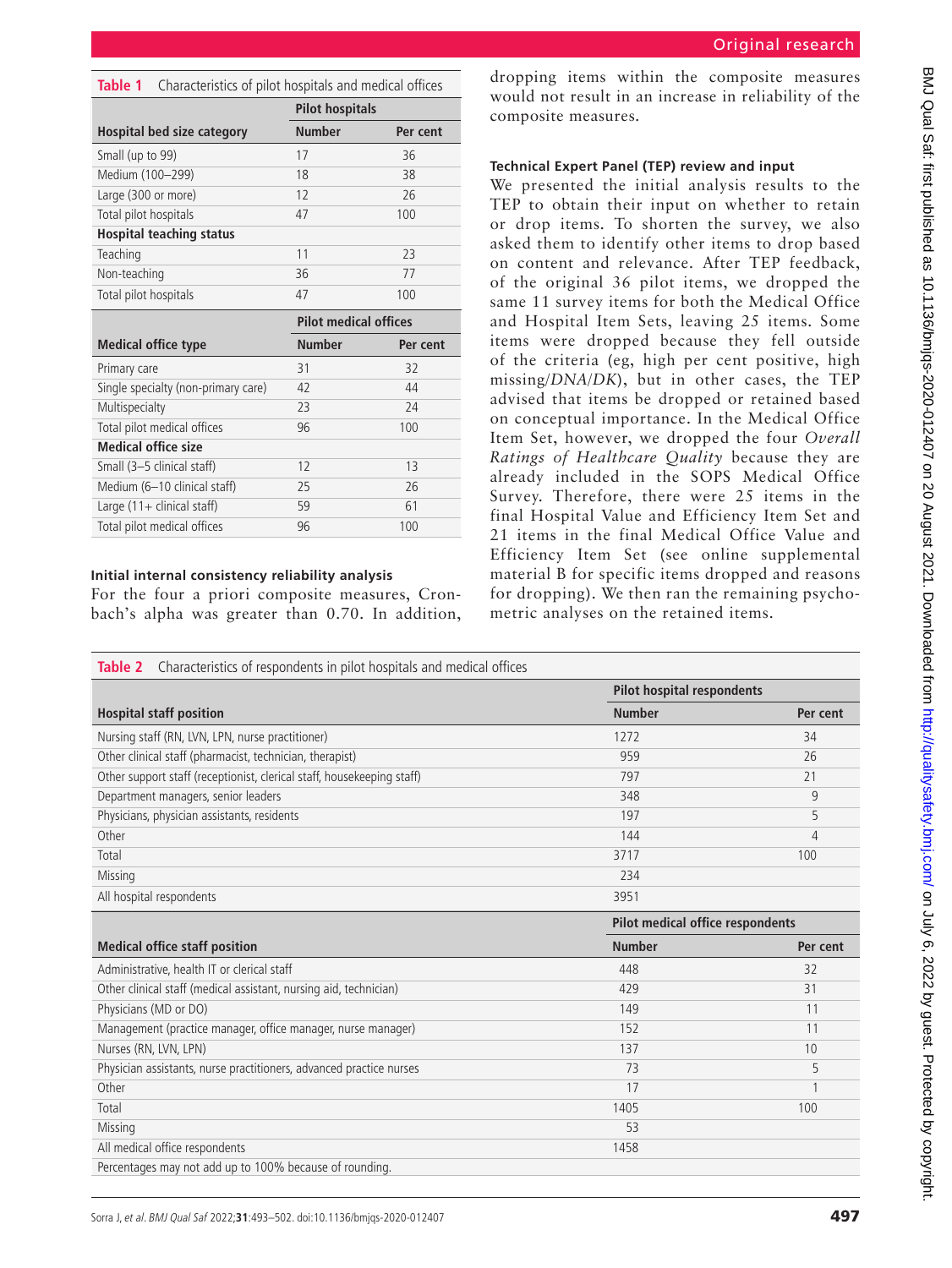# Original research

#### **Intraclass correlations (ICC(1)) and design effects**

In [online supplemental table 2](https://dx.doi.org/10.1136/bmjqs-2020-012407), the ICCs for the final hospital composite measure items ranged from 0.03 to 0.06 (average of 0.04), indicating that between 3% and 6% of the variance in individual responses to the items could be attributed to hospital membership. Design effects for the hospital data ranged from 3.37 to 4.96 (average of 4.19). The ICCs for the final medical office composite measure items ranged from 0.13 to 0.25 (average of 0.17), suggesting that between 13% and 25% of the variance in individual responses to the items could be accounted for by medical office membership. Design effects for the medical office data ranged from 2.25 and 3.42 (average of 2.83). In both datasets, the ICCs above 0.05 and/or design effects equal to or greater than 2.00 confirmed that site membership impacted the way individuals were responding to the survey. Therefore, we needed to take into account the multilevel nature of the data when examining the factor structure of the a priori composite measures.

#### **Multilevel confirmatory factor analysis (MCFA)**

[Online supplemental table 2](https://dx.doi.org/10.1136/bmjqs-2020-012407) displays standardised factor loadings for each final survey item on its respective composite measure in the hospital and medical office data. All between-site and within-site factor loadings for both the hospital and medical office data were statistically significant  $(p<0.05)$ with magnitudes above 0.40, indicating that all the items adequately loaded on their respective composite measures. Between-hospital factor loadings ranged from 0.69 to 1.00 and within-hospital factor loadings ranged from 0.64 to 0.89. Betweenmedical office factor loadings ranged from 0.66 to 1.00 and within-medical office factor loadings ranged from 0.65 to 0.83. All model fit indices, except for the  $\chi^2$ /df for the hospital data and between-site SRMR for the medical office data met criteria for acceptable model fit [\(table](#page-5-0) 3).

#### **Final internal consistency reliability analysis**

[Table](#page-6-0) 4 shows that Cronbach's alpha for all final composite measures exceeded the 0.70 criterion. None of the final survey items, if deleted, would increase the reliability of the composite measures.

## **Per cent positive scores and correlations among the composite measures**

[Online supplemental table 3](https://dx.doi.org/10.1136/bmjqs-2020-012407) shows average per cent positive scores and SD at the hospital and medical office levels for the composite measures, rating items, *Experience with Activities* items and the average score for *Experience with Activities*. Hospitals scored highest on *Management Support for Improving Efficiency and Reducing Waste* (78% positive) and lowest on *Empowerment to Improve Efficiency* (64% positive), while medical offices scored highest on *Efficiency and Waste Reduction* (72% positive) and lowest on *Patient Centeredness and Efficiency* (54% positive). For the rating items, both hospitals and medical offices scored highest on the Overall rating for being *Patient Centered— Is responsive to individual patient preferences, needs, and values* (67% positive for hospitals; 64% for medical offices) and lowest on being *Efficient— Ensures cost-effective care (avoids waste, overuse, and misuse of services*) (52% positive for hospitals; 46% for medical offices).

In both hospitals and medical offices, the activity to improve efficiency that most respondents had done in the past 12 months was making a suggestion to management about improving an inefficient work process (64% positive for hospitals and 62% for medical offices). The activities that the fewest respondents had done were: shadowing/following patients to identify ways to improve their care experience (18% of respondents for hospitals and 15% for medical offices) and monitoring data to figure out how well an activity to improve efficiency was working (29% of respondents for hospitals and 17% for medical offices). The average score for *Experience with Activities* was 44% positive for hospitals and 33% positive for medical offices.

[Table](#page-6-1) 5 shows the Spearman correlations among the composite measures, rating items and the average score for *Experience with Activities*. All four composite measures were significantly intercorrelated  $(p<0.05)$  in each dataset. The strongest correlation in the hospital data was between *Management Support for Improving Efficiency and Reducing Waste* and *Patient Centeredness and Efficiency* ( $r_s$ =0.85). The strongest correlation in the medical office data was between *Owner, Managing* 

<span id="page-5-0"></span>

|                                                                                                                                                                                                                            | <b>Table 3</b> Multilevel confirmatory factor analysis model fit indices |            |     |                |            |                                       |                         |                     |  |  |
|----------------------------------------------------------------------------------------------------------------------------------------------------------------------------------------------------------------------------|--------------------------------------------------------------------------|------------|-----|----------------|------------|---------------------------------------|-------------------------|---------------------|--|--|
|                                                                                                                                                                                                                            | Multilevel confirmatory factor analysis fit indices                      |            |     |                |            |                                       |                         |                     |  |  |
|                                                                                                                                                                                                                            |                                                                          |            |     |                |            |                                       |                         | <b>Between-site</b> |  |  |
|                                                                                                                                                                                                                            | # of items                                                               | $\gamma^2$ | df  | $\gamma^2$ /df | <b>CFI</b> | <b>RMSEA</b>                          | <b>Within-site SRMR</b> | <b>SRMR</b>         |  |  |
| Hospital                                                                                                                                                                                                                   |                                                                          | 639.87*    | 122 | 5.24           | 0.98       | 0.03                                  | 0.03                    | 0.05                |  |  |
| Medical office                                                                                                                                                                                                             | 13                                                                       | $456.50*$  | 119 | 3.84           | 0.96       | 0.04                                  | 0.04                    | 0.10                |  |  |
| $\mathcal{L} \times \mathcal{L} \times \mathcal{L}$ and $\mathcal{L} \times \mathcal{L}$ and $\mathcal{L} \times \mathcal{L}$ and $\mathcal{L} \times \mathcal{L}$ and $\mathcal{L} \times \mathcal{L} \times \mathcal{L}$ |                                                                          |            |     |                |            | $\mathbf{r}$ . The state $\mathbf{r}$ |                         |                     |  |  |

 $^{\star}\chi^2$  is significant at p<0.05.  $\chi^2$ /df <5.00, CFI ≥0.95, RMSEA <0.08 and SRMR <0.06 indicate good model fit.

CFI, comparative fit index; RMSEA, root mean square error of approximation; SRMR, standardised root mean squared residual.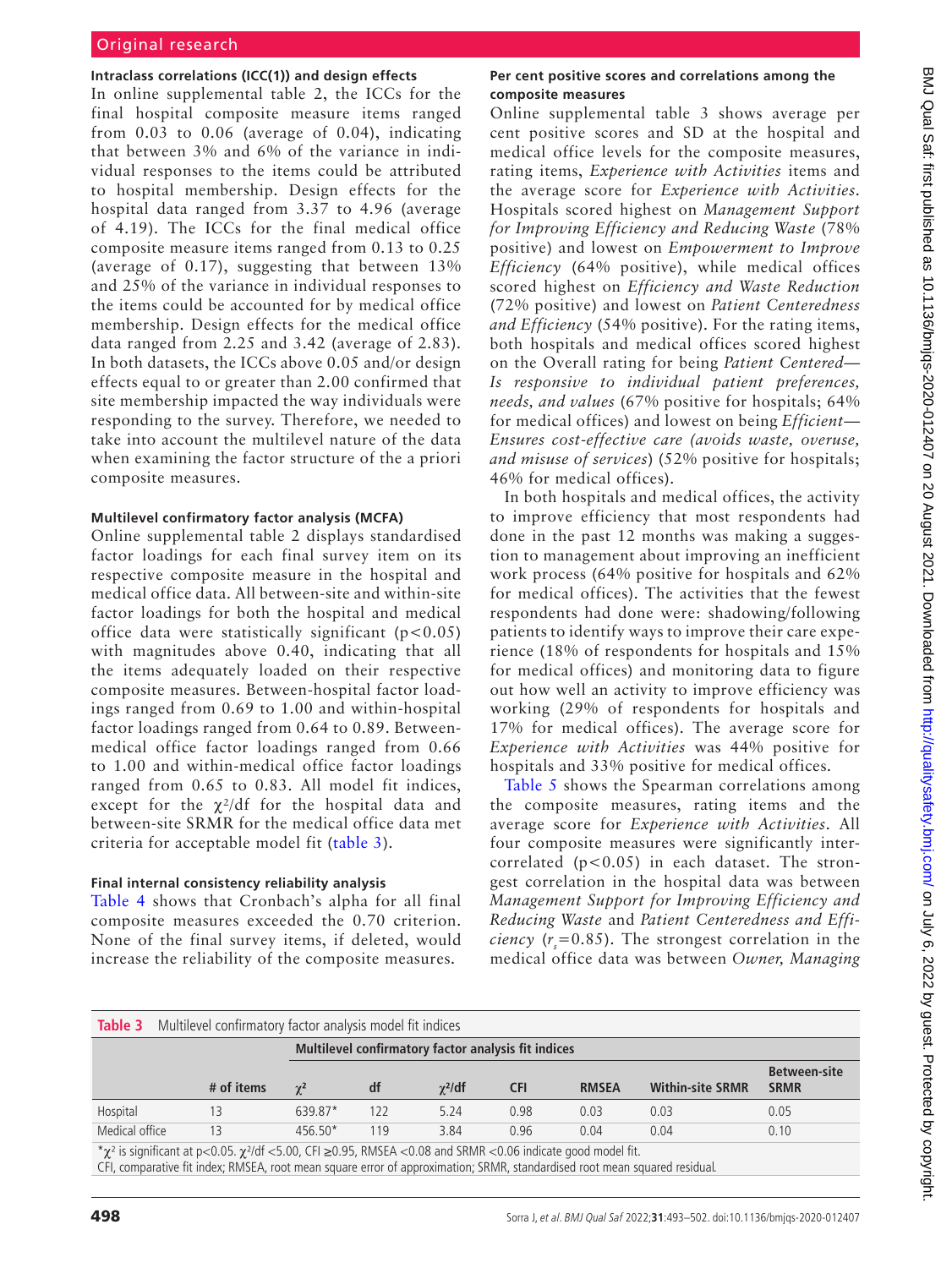<span id="page-6-0"></span>

| <b>Table 4</b> Final internal consistency reliability analysis results |  |  |  |
|------------------------------------------------------------------------|--|--|--|
|------------------------------------------------------------------------|--|--|--|

|                                                                                                                                                                          | Cronbach's Alpha*<br>Alpha if item deleted |                       |  |
|--------------------------------------------------------------------------------------------------------------------------------------------------------------------------|--------------------------------------------|-----------------------|--|
| <b>Composite measures</b>                                                                                                                                                | <b>Hospital</b>                            | <b>Medical office</b> |  |
| Empowerment to Improve Efficiency (three items)                                                                                                                          | 0.89                                       | 0.86                  |  |
| We are involved in making decisions about changes to our work processes.                                                                                                 | 0.85                                       | 0.80                  |  |
| We are encouraged to come up with ideas for more efficient ways to do our work.                                                                                          | 0.85                                       | 0.80                  |  |
| We are given opportunities to try out solutions to workflow problems.                                                                                                    | 0.85                                       | 0.83                  |  |
| Efficiency and waste reduction (three items)                                                                                                                             | 0.81                                       | 0.78                  |  |
| We try to find ways to reduce waste (such as wasted time, materials, steps and so on) in how we do our<br>work.                                                          | 0.73                                       | 0.69                  |  |
| In our (unit/office), we are working to improve patient flow.                                                                                                            | 0.72                                       | 0.67                  |  |
| We focus on eliminating unnecessary tests and procedures for patients.                                                                                                   | 0.77                                       | 0.75                  |  |
| Patient Centeredness and Efficiency (three items)                                                                                                                        | 0.75                                       | 0.78                  |  |
| In our unit, we take steps to reduce patient wait time.                                                                                                                  | 0.70                                       | 0.76                  |  |
| We ask for patient or family member input on ways to make patient visits more efficient.                                                                                 | 0.64                                       | 0.66                  |  |
| Patient and family member preferences have led to changes in our workflow.                                                                                               | 0.67                                       | 0.68                  |  |
| (Hospital: Management) (Medical office: Owner, Managing Partner, Leadership) Support for Improving<br>Efficiency and Reducing Waste (four items)                         | 0.88                                       | 0.85                  |  |
| (My supervisor, manager or clinical leader/Owners, managing partners, leadership)<br>Takes action to address workflow problems that are brought to his or her attention. | 0.83                                       | 0.79                  |  |
| Recognises us for our ideas to improve efficiency.                                                                                                                       | 0.83                                       | 0.77                  |  |
| Provides us with reports on our(unit/office)performance.                                                                                                                 | 0.88                                       | 0.82                  |  |
| Places a high priority on doing work efficiently without compromising patient care.                                                                                      | 0.85                                       | 0.84                  |  |
| *Overall Cronbach's alpha for each composite measure is shown in bold.                                                                                                   |                                            |                       |  |

*Partner, Leadership Support for Improving Efficiency* and *Empowerment to Improve Efficiency*  $(r<sub>s</sub>=0.52)$ . In addition, all four composite measures were significantly correlated  $(p<0.05)$  with the four *Overall Ratings of Healthcare Quality* in both the hospital (range=0.48 to 0.76) and medical office (range=0.22 to 0.60) settings. In addition, seven of the eight correlations between the average score for *Experience with Activities* and composite measures and rating items were statistically significant

 $(p<0.05)$  in the medical office data (range=0.20 to 0.39), and all were statistically significant in the hospital data (range= $0.35$  to  $0.63$ ).

# **DISCUSSION**

Both the hospital and medical office item sets demonstrated good psychometric properties. Internal consistency reliability estimates were acceptable for the four composite measures in both item sets. Estimates for ICC(1)s and design effects indicated the need to account

<span id="page-6-1"></span>**Table 5** Hospital (top right, bolded) and medical office (bottom left unbolded) site-level correlations of the per cent positive scores for the final survey measures

|     | <b>Measures</b>                                                                                         | (1)  | (2)  | (3)                             | (4)  | (5)     | (6)                      | (7)                             | (8)  | (9)  |
|-----|---------------------------------------------------------------------------------------------------------|------|------|---------------------------------|------|---------|--------------------------|---------------------------------|------|------|
|     | <b>Composite measures</b>                                                                               |      |      |                                 |      |         |                          |                                 |      |      |
| (1) | Empowerment to Improve Efficiency                                                                       |      | 0.73 | 0.69                            | 0.71 | 0.76    | 0.63                     | 0.74                            | 0.75 | 0.52 |
| (2) | Efficiency and Waste Reduction                                                                          | 0.48 |      | 0.80                            | 0.75 | 0.55    | 0.53                     | 0.68                            | 0.68 | 0.63 |
| (3) | Patient Centeredness and Efficiency                                                                     | 0.36 | 0.36 | $\hspace{0.1mm}-\hspace{0.1mm}$ | 0.85 | 0.59    | 0.50                     | 0.71                            | 0.68 | 0.60 |
| (4) | (Management/Owner, Managing Partner, Leadership)<br>Support for Improving Efficiency and Reducing Waste | 0.52 | 0.50 | 0.35                            |      | 0.55    | 0.48                     | 0.62                            | 0.64 | 0.63 |
|     | <b>Overall Ratings of Healthcare Quality</b>                                                            |      |      |                                 |      |         |                          |                                 |      |      |
| (5) | Patient Centered                                                                                        | 0.38 | 0.49 | 0.27                            | 0.46 | __      | 0.86                     | 0.87                            | 0.84 | 0.41 |
| (6) | Effective                                                                                               | 0.38 | 0.49 | 0.22                            | 0.41 | 0.80    | $\overline{\phantom{0}}$ | 0.86                            | 0.83 | 0.35 |
| (7) | Timely                                                                                                  | 0.29 | 0.51 | 0.46                            | 0.39 | 0.69    | 0.61                     | $\hspace{0.1mm}-\hspace{0.1mm}$ | 0.87 | 0.55 |
| (8) | Efficient                                                                                               | 0.27 | 0.60 | 0.30                            | 0.37 | 0.67    | 0.71                     | 0.80                            |      | 0.56 |
| (9) | Average Experience with Activities to Improve<br><b>Efficiency</b>                                      | 0.38 | 0.31 | 0.39                            | 0.33 | $0.15*$ | 0.20                     | 0.23                            | 0.21 |      |

The bolded numbers in the upper half of the diagonal show correlations for the hospital data (n=47). The unbolded lower half of the diagonal displays correlations for the medical office data (n=96).

\*Correlation not statistically significant. All other correlations are statistically significant (p<0.05).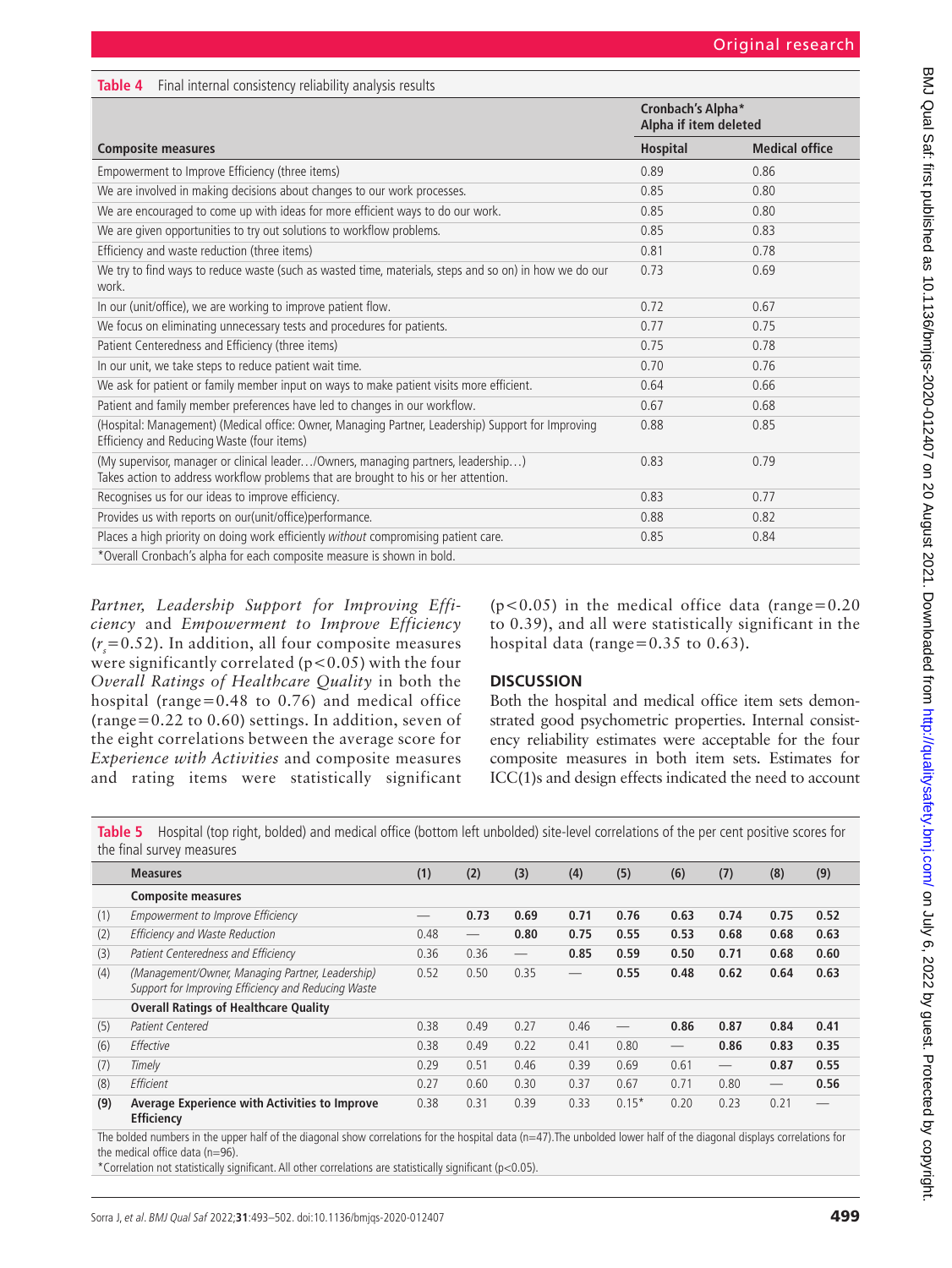for the multilevel nature of the data when examining the factor structure in the hospital and medical office data. Results of the MCFA provided support for the reliability and construct validity of the four composite measures at both the site (ie, hospital and medical office) and individual levels. In addition, all composite measures were significantly, yet moderately, intercorrelated and also correlated with the *Overall Ratings of Healthcare Quality* in both item sets, indicating adequate conceptual convergence among these measures.

A strength of our study was that we conducted an extensive pilot test with a large number of hospitals and medical offices that were selected using purposive sampling to vary by region, size, hospital teaching status and medical office specialty. In addition, the characteristics of our study's respondents in terms of the percentages of physicians, nurses and other clinical and non-clinical staff were typical of what hospitals obtain when they administer culture surveys such as the AHRQ SOPS Surveys[.27 28](#page-9-21) Therefore, our findings are based on a fairly representative set of hospital and medical office sites and respondents.

The final Hospital and Medical Office Value and Efficiency Item Sets both include 13 survey items grouped into 4 composite measures of organisational culture pertaining to value and efficiency: *Empowerment to Improve Efficiency* (3 items), *Efficiency and Waste Reduction* (3 items), *Patient Centeredness and Efficiency* (3 items) and *Management Support for Improving Efficiency and Reducing Waste* (4 items). In addition, there are eight questions about *Experience With Activities to Improve Efficiency*. Although the hospital and medical office versions are parallel, they vary in wording to be appropriate in each setting. The hospital item set also includes four *Overall Ratings of Healthcare Quality* that ask respondents about the extent to which their unit/ work area is *Patient Centered, Effective, Timely*, and *Efficient* (these overall ratings are already included in the SOPS Medical Office Survey).

# **Using the value and efficiency item sets for improvement**

Examining the relationships among the composite measures, *Management Support for Improving Efficiency and Reducing Waste* was most strongly related to the other composite measures. This finding is consistent with the literature that identifies the importance of leadership in influencing organisational culture.<sup>29</sup> In the IOM report *Best Care at Lower Cost*, a leadership-instilled culture of learning was identified as an important characteristic of a continuously learning healthcare system.<sup>2</sup> The report also emphasised the importance of incentives aligned for value to encourage continuous improvement, identify and reduce waste, and reward high-value care.

Understanding that leadership is essential, managers need to be aware that often their perspectives are quite different when compared with those of other staff. In a separate publication based on the same data collection

as our study, the Medical Office Value and Efficiency Items were used to examine differences in culture perceptions by staff positions. $30$  Results showed that clinical staff had more positive value and efficiency culture perceptions than non-clinical staff, but among non-clinical staff, managers were more positive than non-managers. The study demonstrated the utility of the items in understanding the different perspectives of clinical, non-clinical and managerial staff when trying to build consensus and foster shared perceptions within an organisation.

On questions about *Experience With Activities to Improve Efficiency*, in both hospitals and medical offices, the majority of respondents made a suggestion to management about improving an inefficient work process. However, most staff had not conducted other important activities such as shadowing/following patients to identify ways to improve their care experience or monitoring data to figure out how well an activity to improve efficiency was working. Higher scores on all four composite measures were significantly related to higher average *Experience With Activities*, indicating that cultures focusing more on value and efficiency have greater numbers of clinicians and staff that apply these concepts in their everyday work activities.

It is clear from these results that much more needs to be done within healthcare organisations to ensure that activities focused on value and efficiency are supported and conducted. But what can healthcare organisations do to reduce waste and create a culture of value and efficiency while maintaining high-quality care? Leading healthcare systems in the USA that have focused on culture change to improve high-value healthcare, such as Virginia Mason Medical Center<sup>31</sup> and Thedacare<sup>32</sup> can serve as exemplars. At Virginia Mason, employees have attended an 'Introduction to Lean' course and participated in rapid process improvement activities in which teams analyse processes and propose, test and implement improvements.<sup>33</sup> At ThedaCare, leaders have acknowledged that a culture of 'lean' requires new behaviours, designing processes that reduce wasted time, redesigning work processes that better enable staff to meet the needs of patients $33$  as well as recognising the need to build a culture of continuous improvement.<sup>32</sup>

In addition to the efforts of leading-edge organisations, groups of healthcare organisations are convening to share data and best practices. The High Value Healthcare Collaborative<sup>34</sup> includes more than a dozen provider-based learning health systems committed to improving healthcare value by sharing data; working together to assess high-cost, high-variation health conditions and treatments and identifying and disseminating promising models of care. Another organisation, The Health Care Transformation Task Force, brings together patients, payers, providers and purchasers to align public and private-sector efforts to foster value by sharing data, developing best practices and toolkits for implementing value-based payment models and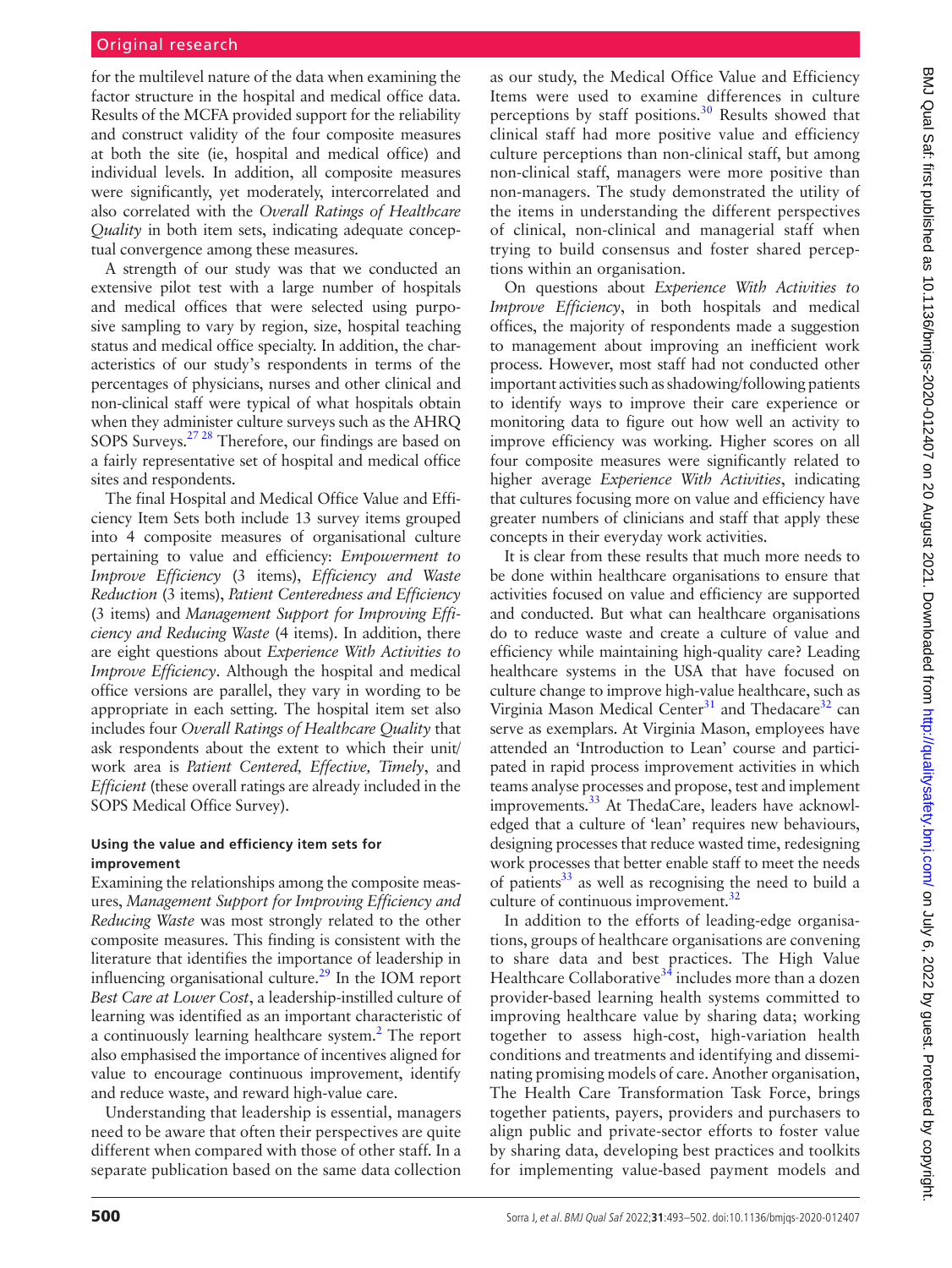establishing leadership forums to address transformational challenges, including strategy and culture.<sup>35</sup>

# **Administering the Value and Efficiency Item Sets**

While healthcare organisations may choose to administer the item sets as stand-alone surveys or only administer a subset of the items, we recommend that they be administered as supplements to the AHRQ SOPS surveys without modification. First, understanding how organisational culture supports value and efficiency is best done in the larger cultural context that supports patient safety, which is assessed in the SOPS surveys. Second, to ensure comparability of scores across healthcare organisations, the items should be administered in a standardised way. Third, using the item sets as supplements to the SOPS surveys limits the number of separate employee surveys that are conducted. Finally, we expect that healthcare organisations and researchers will find it useful to examine which aspects of culture support both patient safety and value and efficiency.

## **Limitations**

Even though the pilot hospitals and medical offices were recruited to vary on several key characteristics, they were not randomly selected and thus are not truly representative of all US hospitals and medical offices. In addition, our multilevel analyses for hospitals and medical offices examined the individual level and site level, but we were unable to include the unit level within hospitals because accurate unit-level information was not captured. Although our study demonstrated that both item sets had good psychometric properties and construct validity, our only outcome measures were respondent-reported overall ratings of the patient-centredness, effectiveness, timeliness and efficiency of the hospitals and medical offices. The value of the survey measures would have been strengthened if we could have demonstrated correlations with external, non-survey measures of efficiency or value, but such additional measures were not available for our study. Future research should attempt to link the new survey measures with other indicators of value and efficiency as well as with patient experience surveys such as CAHPS (Consumer Assessment of Healthcare Providers or Systems) or the SOPS patient safety culture surveys, to further our understanding of how these measures are related.

# **CONCLUSION**

Given limited existing measures, our study fills an important gap by providing psychometrically sound survey items that measure distinct and important aspects of value and efficiency culture. When used as supplements to the existing SOPS Hospital and Medical Office surveys, the item sets can extend those surveys by assessing additional dimensions of organisational culture that affect the safety and quality of

care delivery. Healthcare organisations can use these item sets to assess how well their organisational culture supports value and efficiency and identify areas for improvement based on input from clinicians and staff throughout the organisation.

**Acknowledgements** The authors are grateful for the input from the 17 experts and researchers on value and efficiency in hospitals and medical offices who served on the Technical Expert Panel. In addition, we thank the hospitals and healthcare systems that provided pilot sites and facilitated survey administration in those sites. We also wish to thank our AHRQ project officer William Encinosa for his support throughout the project as well as Stephen Hines, Kevin Kenward and Marie Cleary-Fishman. A portion of this work was previously presented at an AHRQ conference.

**Contributors** JS led the overall project, survey development and manuscript preparation. KZ conducted data analysis and manuscript writing. NY, TF, LG, MF and SS were involved in survey development and data collection. NY and SAS conducted data analysis and interpretation of results. All authors reviewed and approved the manuscript.

**Funding** This study was supported by Agency for Healthcare Research and Quality (Contract No. HHSA290201000025I).

**Competing interests** None declared.

**Patient consent for publication** Not required.

**Provenance and peer review** Not commissioned; externally peer reviewed.

**Data availability statement** All data relevant to the study are included in the article or uploaded as supplementary information. All data relevant to the study and available are included in the article or uploaded as supplementary information.

**Supplemental material** This content has been supplied by the author(s). It has not been vetted by BMJ Publishing Group Limited (BMJ) and may not have been peer-reviewed. Any opinions or recommendations discussed are solely those of the author(s) and are not endorsed by BMJ. BMJ disclaims all liability and responsibility arising from any reliance placed on the content. Where the content includes any translated material, BMJ does not warrant the accuracy and reliability of the translations (including but not limited to local regulations, clinical guidelines, terminology, drug names and drug dosages), and is not responsible for any error and/or omissions arising from translation and adaptation or otherwise.

**Open access** This is an open access article distributed in accordance with the Creative Commons Attribution Non Commercial (CC BY-NC 4.0) license, which permits others to distribute, remix, adapt, build upon this work noncommercially, and license their derivative works on different terms, provided the original work is properly cited, appropriate credit is given, any changes made indicated, and the use is noncommercial. See: [http://creativecommons.org/licenses/by-nc/4.](http://creativecommons.org/licenses/by-nc/4.0/)  $0/$ .

## **ORCID iDs**

Joann Sorra<http://orcid.org/0000-0002-2315-1341> Naomi Yount<http://orcid.org/0000-0002-2999-4219>

# **REFERENCES**

- <span id="page-8-0"></span>1 American Hospital Association (AHA). The value initiative: issue brief 2 what does value mean? 2018. Available: [https://](https://www.aha.org/system/files/2018-04/value-initiative-issue-brief-2.pdf) [www.aha.org/system/files/2018-04/value-initiative-issue-brief-2.](https://www.aha.org/system/files/2018-04/value-initiative-issue-brief-2.pdf) [pdf](https://www.aha.org/system/files/2018-04/value-initiative-issue-brief-2.pdf) [Accessed Mar 2021].
- <span id="page-8-1"></span>2 Institute of Medicine. Best care at lower cost: the path to continuously learning health care in America. Washington, DC National Academies Press; 2013. [https://www.nap.edu/catalog/](https://www.nap.edu/catalog/13444/best-care-at-lower-cost-the-path-to-continuously-learning) [13444/best-care-at-lower-cost-the-path-to-continuously](https://www.nap.edu/catalog/13444/best-care-at-lower-cost-the-path-to-continuously-learning)[learning](https://www.nap.edu/catalog/13444/best-care-at-lower-cost-the-path-to-continuously-learning) [Accessed August 2020].